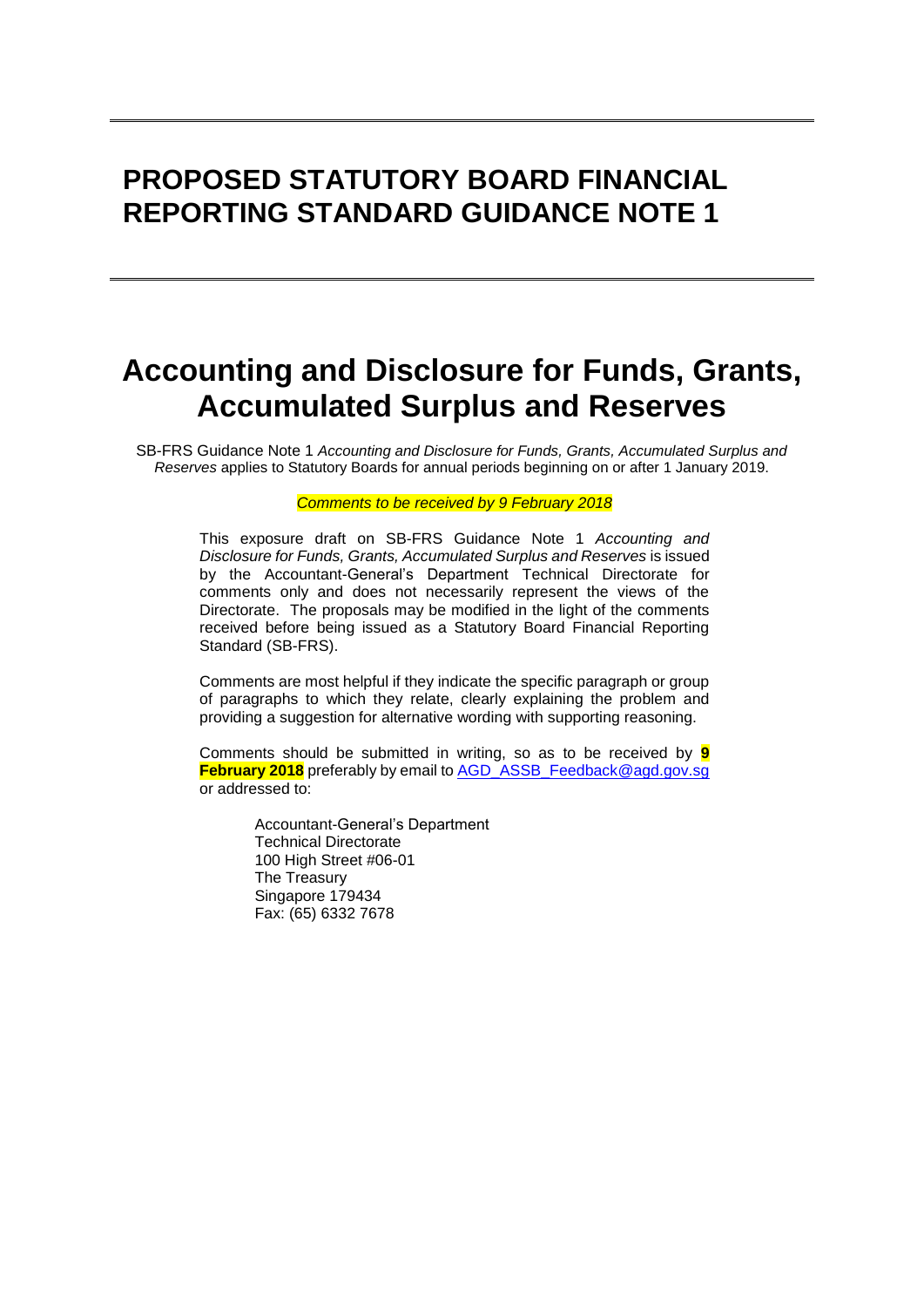## **Contents**

**Statutory Board Financial Reporting Standard Guidance Note 1 Accounting and Disclosure for Funds, Grants, Accumulated Surplus and Reserves**

| <b>OBJECTIVE</b>                                                          | $\overline{\mathbf{1}}$    |
|---------------------------------------------------------------------------|----------------------------|
| <b>SCOPE</b>                                                              | $\overline{\mathbf{2}}$    |
| <b>FUNDS</b><br><b>Presentation of Funds</b><br>Other Guidelines on Funds | $3 - 16$<br>$3 - 15$<br>16 |
| <b>GRANTS</b>                                                             | $17 - 21$                  |
| <b>ACCUMULATED SURPLUS AND RESERVES</b>                                   | $22 - 24$                  |
| <b>EFFECTIVE DATE</b>                                                     | 25                         |

**ILLUSTRATIVE EXAMPLES** (See separate document)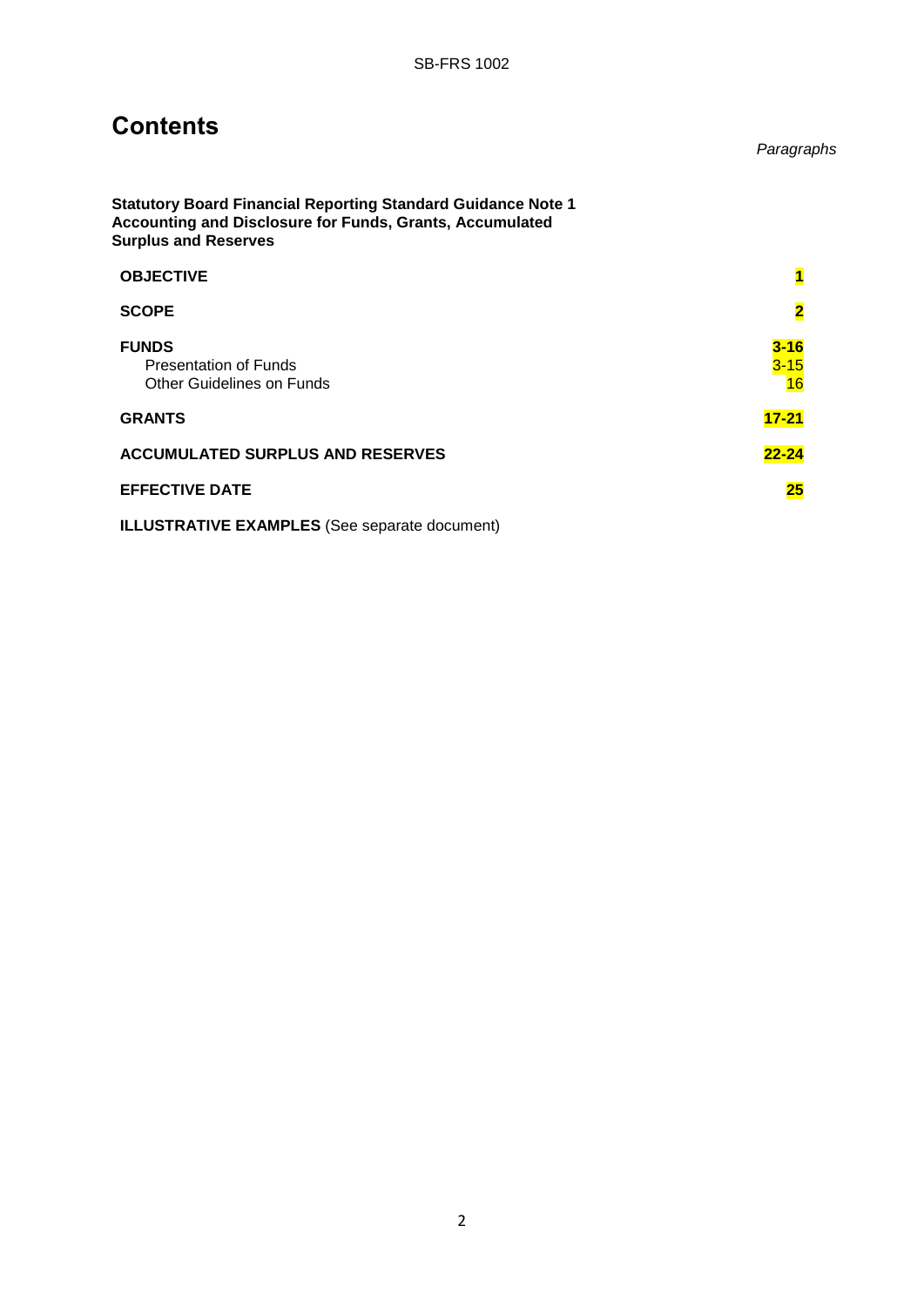Statutory Board Financial Reporting Standard Guidance Note 1 *Accounting and Disclosure for Funds, Grants, Accumulated Surplus and Reserves* is set out in paragraphs 1-25. All the paragraphs have equal authority. SB-FRS Guidance Notes are issued to standardise the accounting and disclosure requirements of Statutory Boards in specific areas and are to be complied with by Statutory Boards. These Guidance Notes rank behind SB-FRS and INT SB-FRS in terms of importance.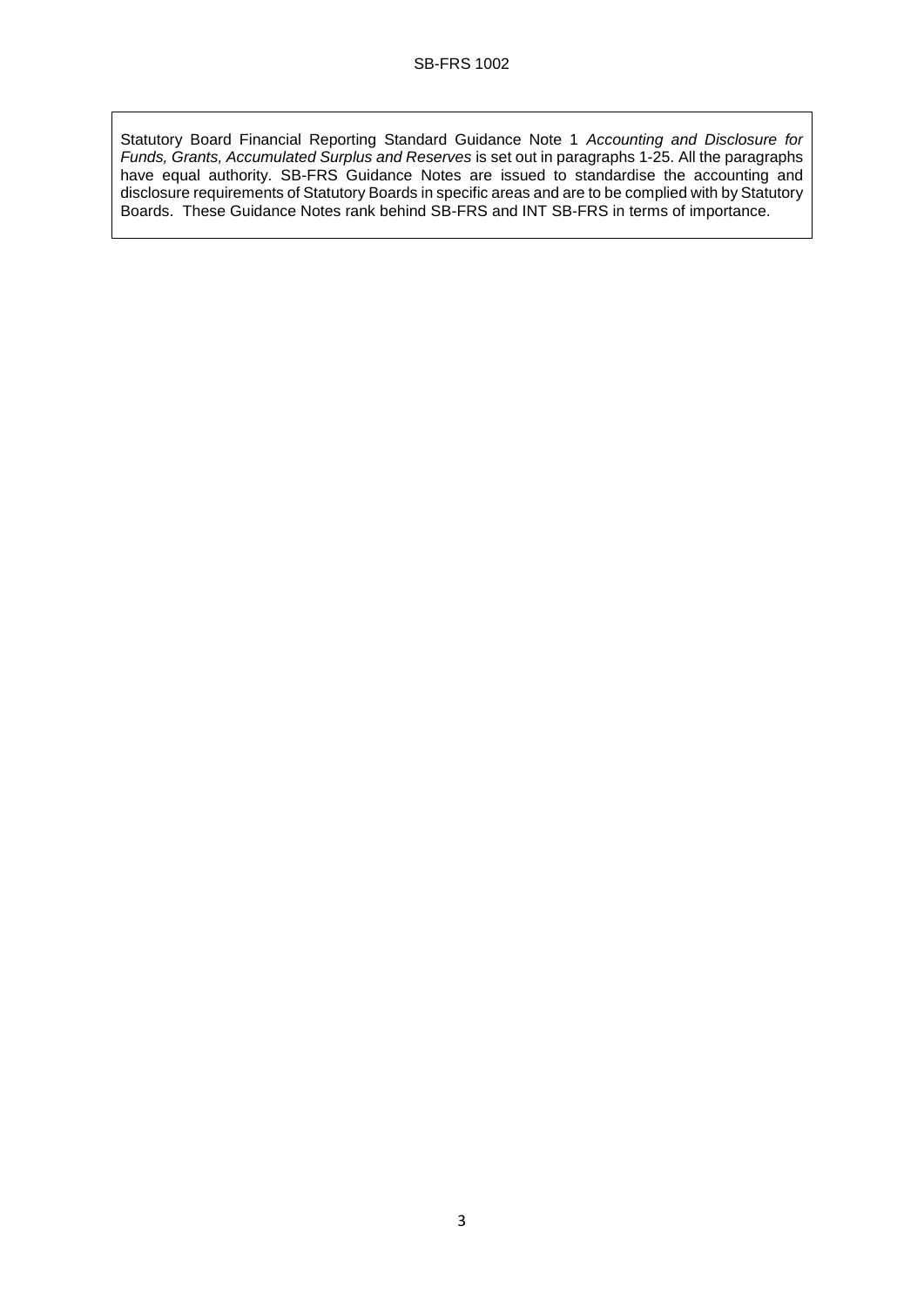## **Statutory Board Financial Reporting Standard (SB-FRS) Guidance Note 1**

## **Accounting and Disclosure for Funds, Grants, Accumulated Surplus and Reserves**

## **Objective**

1. The objective of this Guidance Note is to prescribe the additional accounting and disclosure requirements for funds, grants, accumulated surplus and reserves.

### **Scope**

2. **This Guidance Note shall be applied to all general purpose financial statements prepared and presented in accordance with Statutory Board Financial Reporting Standards (SB-FRS).**

#### **Funds**

#### Presentation of Funds

- 3. **To make the Statement of Comprehensive Income representative of the total results of the activities undertaken by the Statutory Board (SB), the operating results of all funds, of which the SB exercises control over, are to be taken to the Statement of Comprehensive Income.** Control as defined by SB-FRS 27 *Consolidated and Separate Financial Statements* (paragraph 4), is the power to govern the financial and operating policies of an entity so as to obtain benefits from its activities.
- 4. The incomes and expenditures of all funds under the control of the SB are to be taken to the Statement of Comprehensive Income. This means that the surpluses/deficits of these funds would be merged with the surplus/deficit from the main activities of the SB to give an overall surplus/deficit. The accumulation of this overall surplus/deficit will form the accumulated surplus of the SB.
- 5. The accounting and disclosures for trust funds are dealt with in accordance with the requirements for trust funds as specified in Guidance Note 3 *Accounting and Disclosures for Trust Funds.* Annex A of SB-FRS Guidance Note 3 explains via a flowchart the differences between trust funds, designated funds and restricted funds.
- 6. Generally, all the activities of the SB should be reported in the Statement of Comprehensive Income.
- 7. However, a SB may have some funds which need to be separately disclosed:
	- (a) Funds created by law which specifically requires the results of the operations of the funds be separately accounted for e.g. Home Protection Fund of the CPF Board.
	- (b ) Funds received for specific purposes and for which separate disclosure is necessary as these funds are material and there are legal or other restrictions on the ability of the SB to distribute or otherwise apply its funds.
- 8. Some examples of restrictions on the ability of the SB to distribute or otherwise apply its funds are, but not limited to: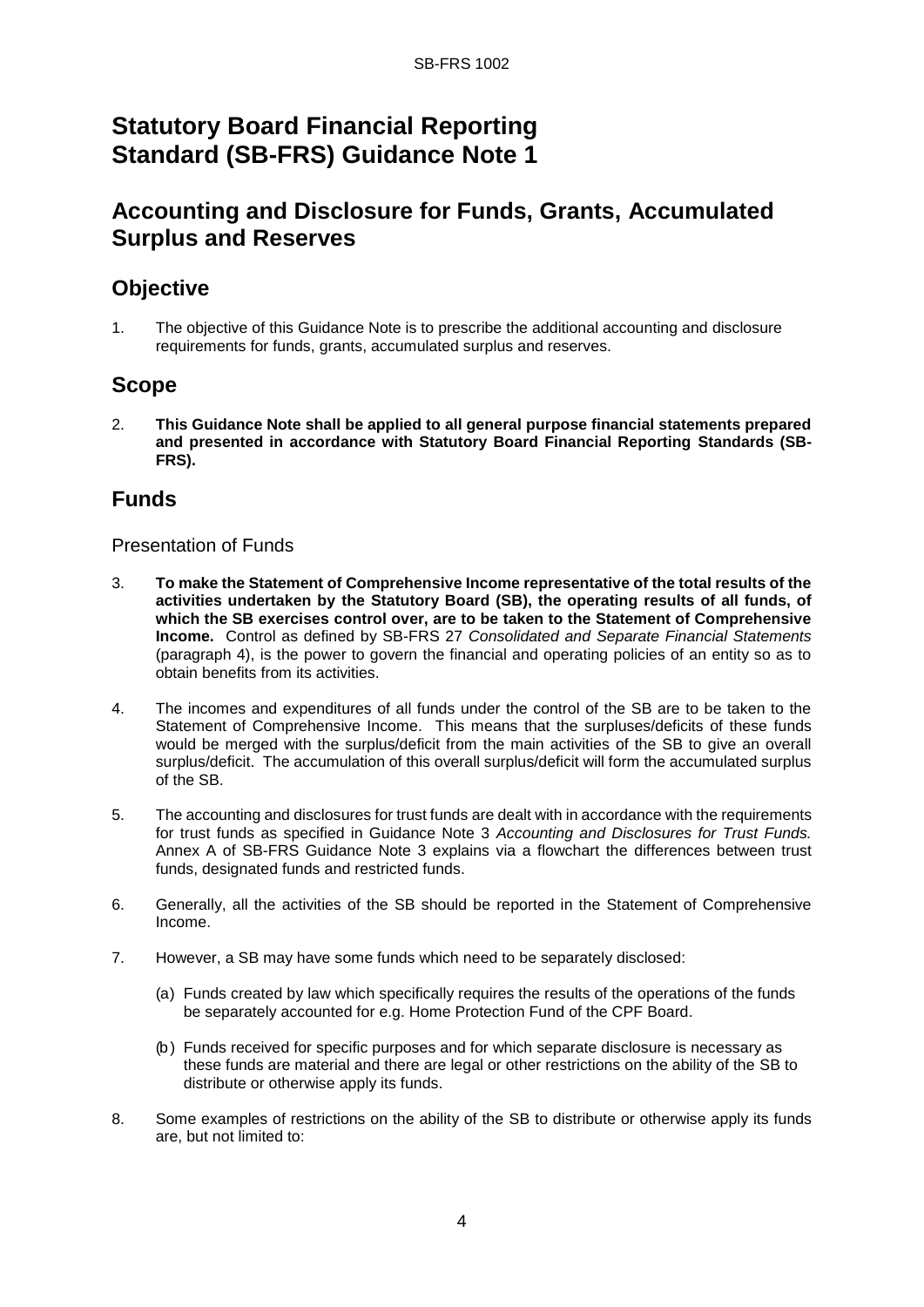- (a) The SB is not able to use the funds for another project, but has to seek permission prior to using the funds; or
- (b) The SB is not able to use any excess funds remaining from one project for another project without seeking permission.
- 9. A limitation placed on the type of recipient who can receive a fund / grant, by itself, should not affect the assessment of whether the fund / grant is a restricted fund.
- 10. For funds which satisfy the criteria for separate disclosure, the incomes and expenditures of these funds shall be presented in the Statement of Comprehensive Income as a separate column with further details in the notes to the accounts.
- 11. In the Statement of Financial Position, the assets and liabilities of the various funds should be combined with other assets and liabilities supporting the accumulated surplus.
- 12. The assets and liabilities of material restricted funds or special purpose funds governed by law need only to be disclosed separately in the notes to the financial statements. The SB shall determine whether to disclose such funds separately or together with one or more other restricted funds as a single group of funds based on the nature and materiality of the fund. A restricted fund can be combined with other restricted funds as a single group of funds only if they are (a) similar in nature, i.e. fulfilling a similar purpose, and (b) not material in amount individually.
- 13. As for the fund balances, the method of presentation will depend on whether the fund satisfies the criteria for separate disclosure.
- 14. If the criteria for separate disclosure are not satisfied, the balances in the various funds should be presented in the Statement of Financial Position as **ACCUMULATED SURPLUS**.
- 15. If the criteria are satisfied, the presentation should be as follows:

#### **ACCUMULATED SURPLUS**

 General Funds Restricted Funds

Other Guidelines on Funds

16. Purposes of and restrictions on the fund, sources of the fund and the basis of accounting for the fund should be disclosed in the notes to the accounts.

### **Grants and Capital Account**

- 17. **SBs should follow SB-FRS 20** *Accounting for Government Grants and Disclosure of Government Assistance***, when accounting for and disclosing grants from the Government. In addition, paragraphs 18 to 20 should also be complied with.**
- 18. **Government grants for the establishment of the SB should be taken to the Capital Account.**
- 19. **Capital grants for the purchase of non-depreciable assets, including non-monetary grants at fair-value, e.g. infrastructure and freehold land should also be taken to the Capital Account.**
- 20. Government grants should be reflected as a separate item in the Statement of Comprehensive Income after the surplus /deficit from operating and non-operating items. This presentation will give a better indication of the extent to which the SB's operations are financed by Government grants.